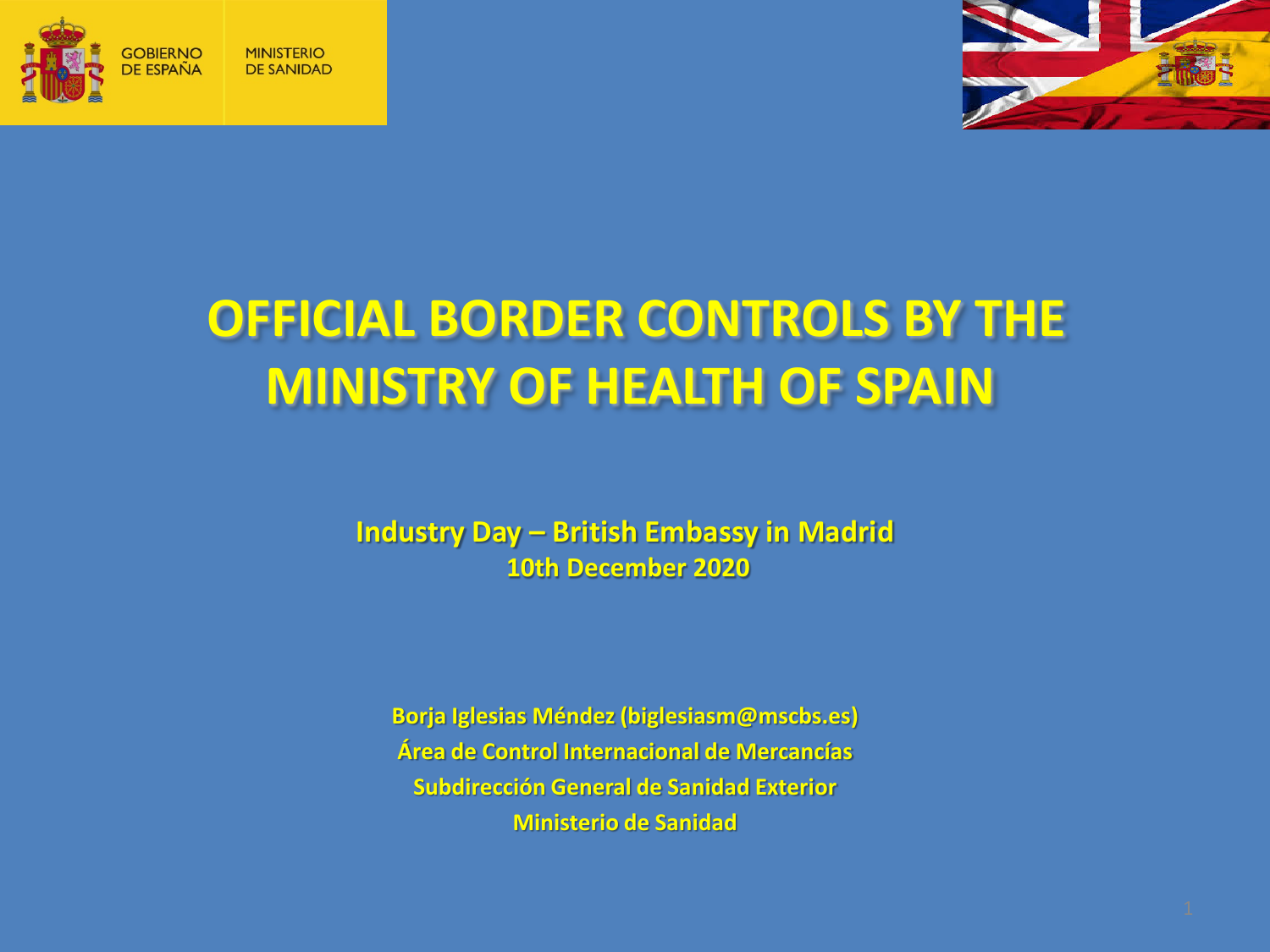

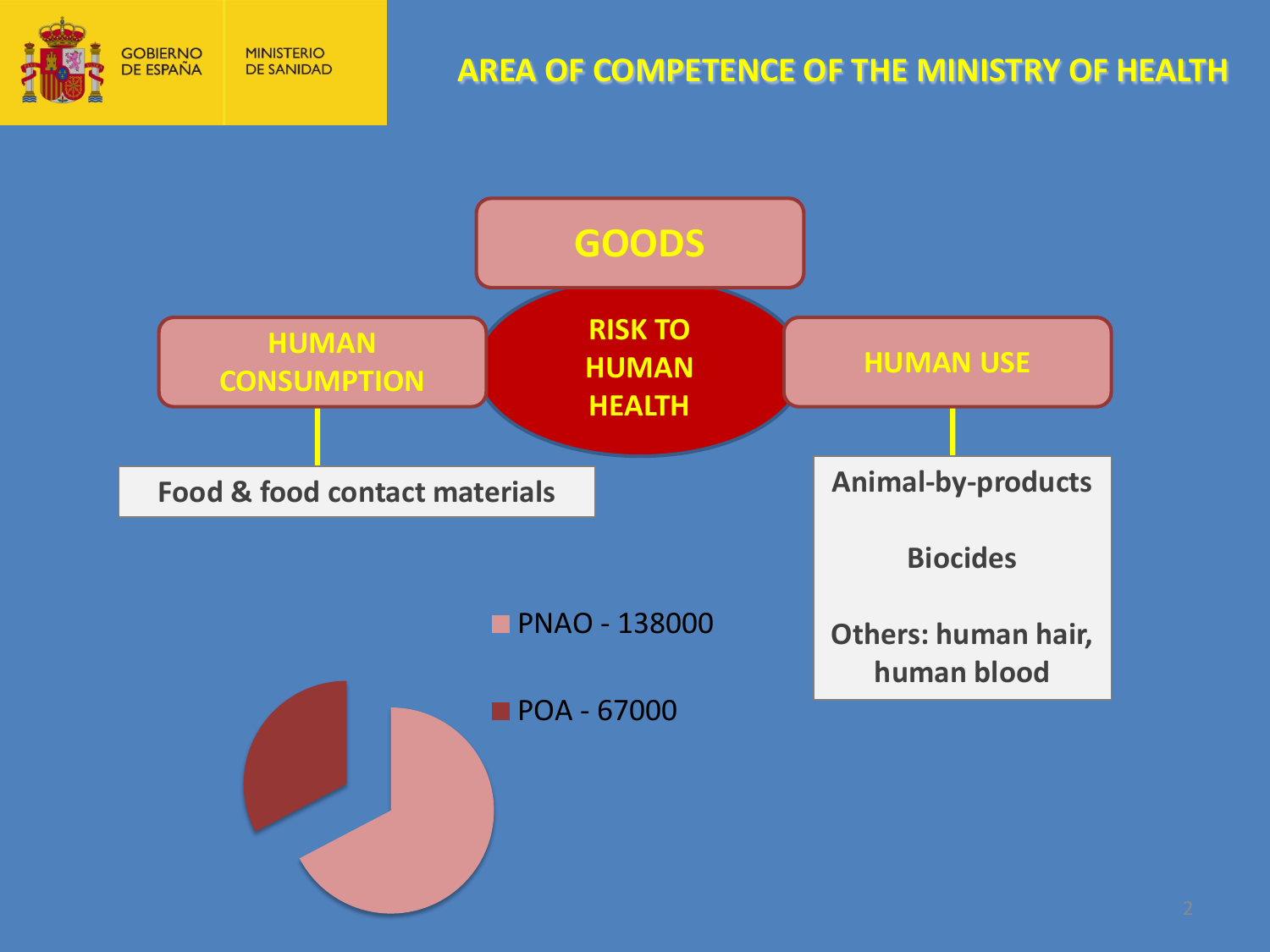

### **LEGAL FRAMEWORK**

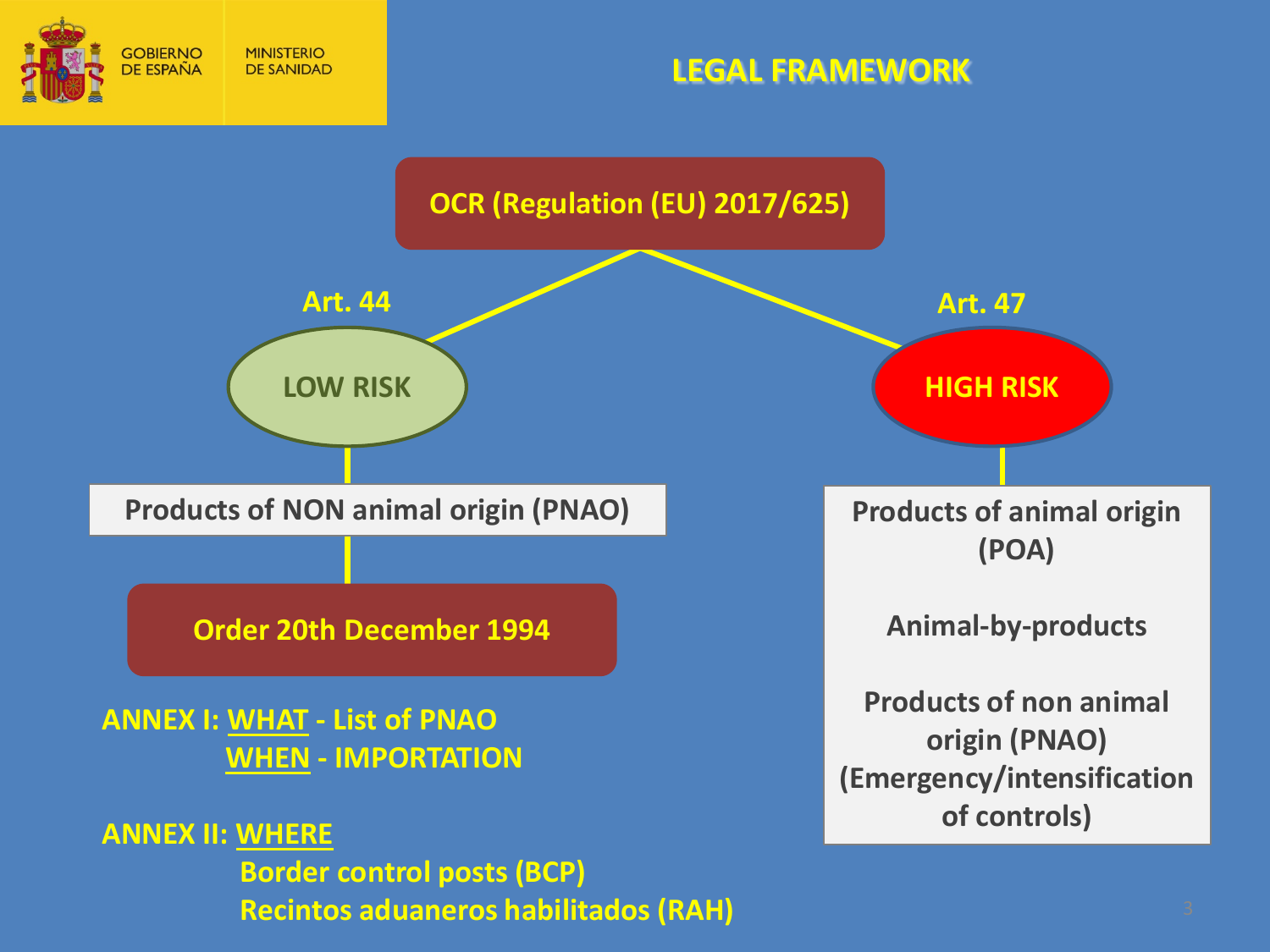

**MINISTERIO DE SANIDAD** 

## **IMPORT OF POA AND PNAO art. 47 OCR**

#### -**Authorized establishment and third country**

- -**Official certificate**
- -**Notification of arrival (24h before arrival)**
- -**Official control in the BCP of entry in the EU**

-**Documentary & identity checks: 100%** -**Physical checks: Frecuency of Reg. 2019/2129**

**-Exemption of control in the BCP:**

Control in an designated port

**-Exemption of official certificate:** 

Declaration signed by the captain

(annex III of Reg. Nº 1010/2009)

- **-Official contol in the BCP of entry in the EU** -**Official certificate & laboratory results** -**Notification of arrival (24h before arrival)**
	- -**Identity & physical checks: 22%**

### **POA General import conditions**

**Fishery products landed directly from the catching vessel**

**PNAO – Chernobyl (Reg. 2020/1158)** (non-cultivated mushrooms, blueberries and other berries)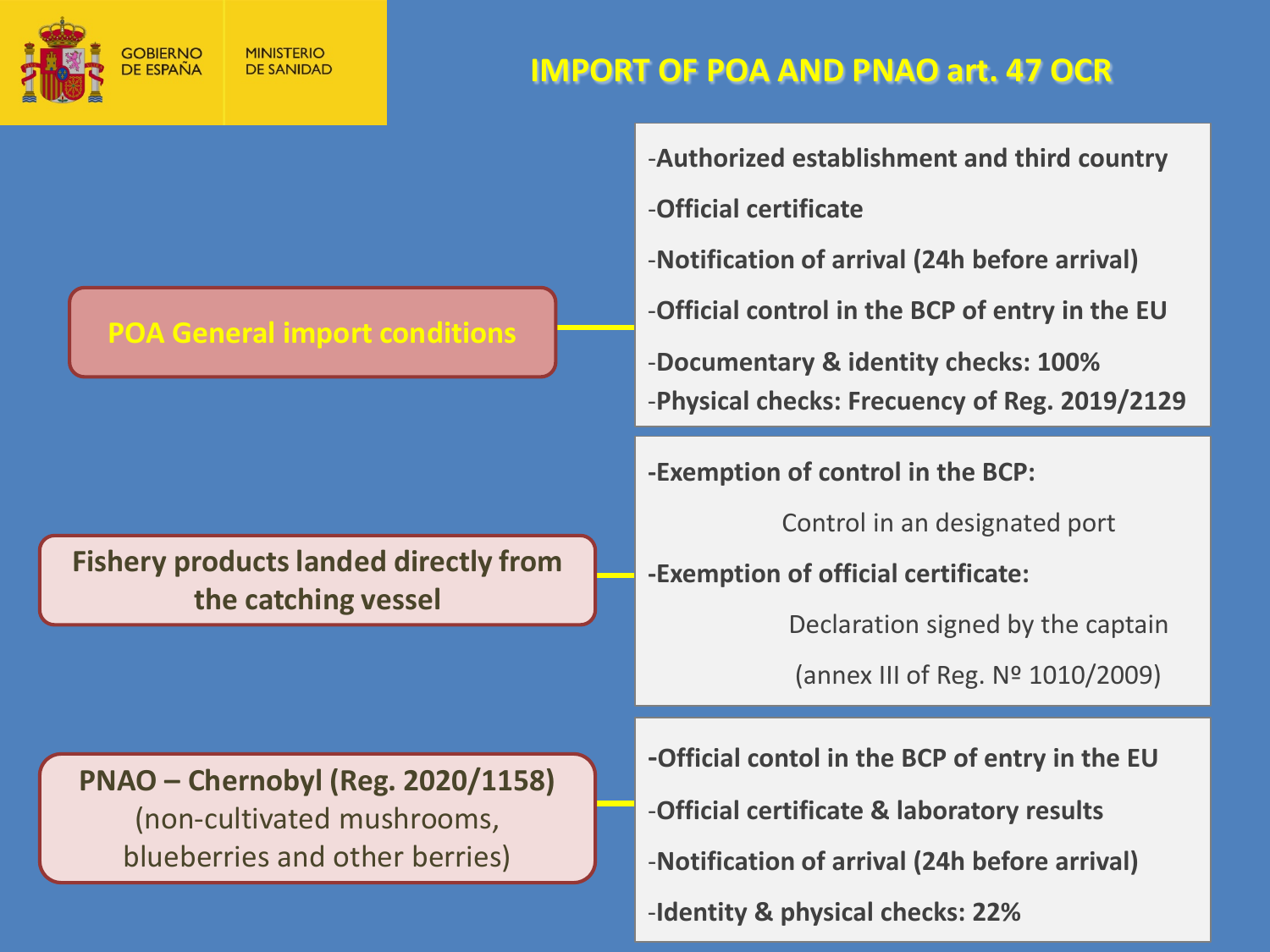

**IMPORT OF PNAO art. 44 OCR**

**PNOA General import conditions**

-**Control at the time of IMPORT into the EU**

- -**Notification at the time of arrival**
- -**Official control both in BCP or in RAH of Annex II or the Order January, 20th 1994**
- -**Not necessary: Official certificate, nor**

**Authrized establishment and third country**

-**Documentary checks: 100%**

-**Identity and Physical checks: risk-based frecuency established by Ministry of Health**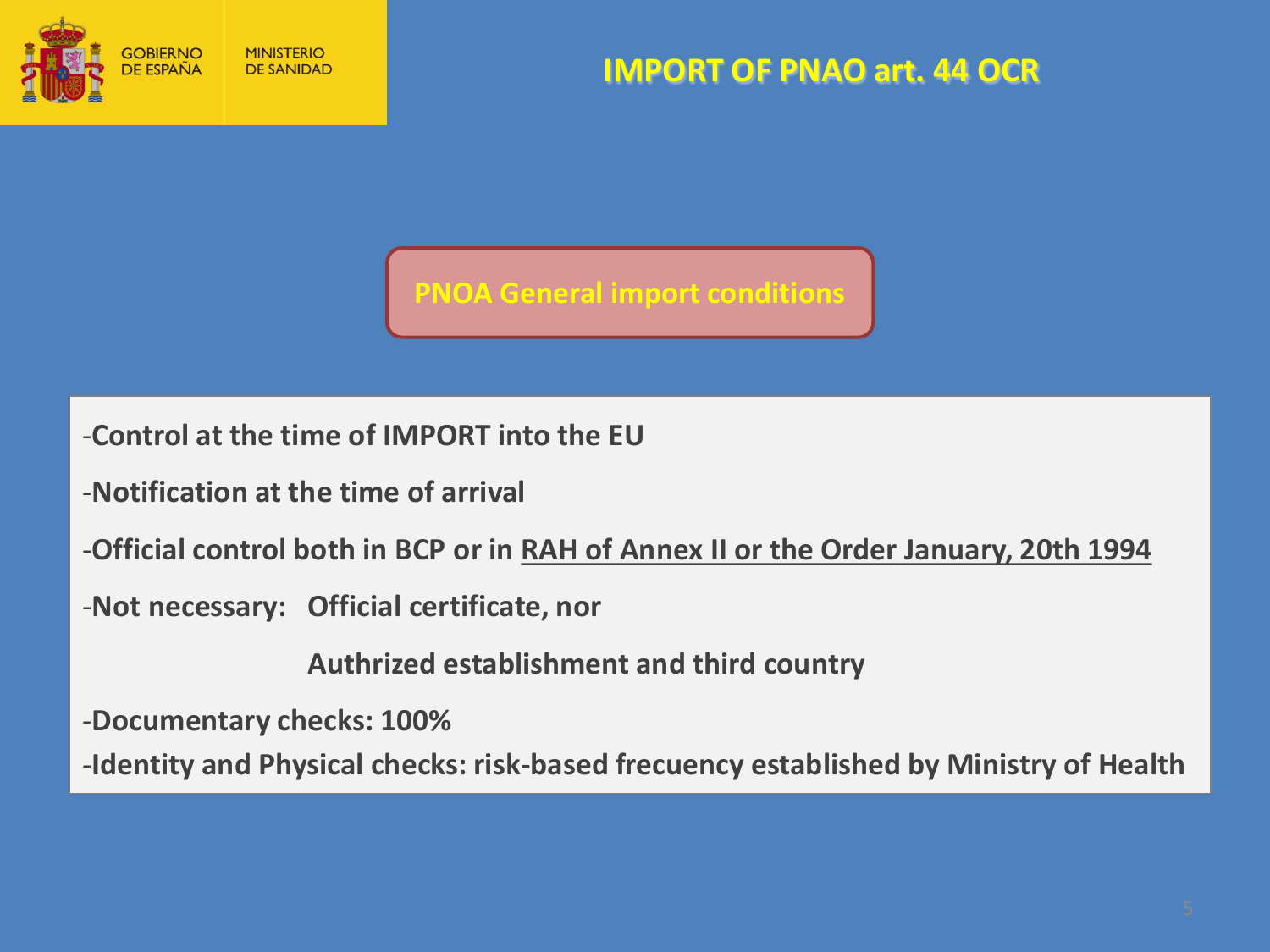

## **WEBSITE MINISTRY OF HEALTH**

**Website Vice-directorate of Foreign Health :**

**https://www.mscbs.gob.es/profesionales/saludPublica/sanidadExterior/**

**Guides & protocols:**

**https://www.mscbs.gob.es/profesionales/saludPublica/sanidadExterior/guias\_protocolos.htm**

**Import conditions:**

**https://www.mscbs.gob.es/profesionales/saludPublica/sanidadExterior/controlesSanitarios/procedCo ntrol/home.htm**

**Lists of points of entry & border facilities:**

**https://www.mscbs.gob.es/profesionales/saludPublica/sanidadExterior/controlesSanitarios/instaAlm acen/home.htm**